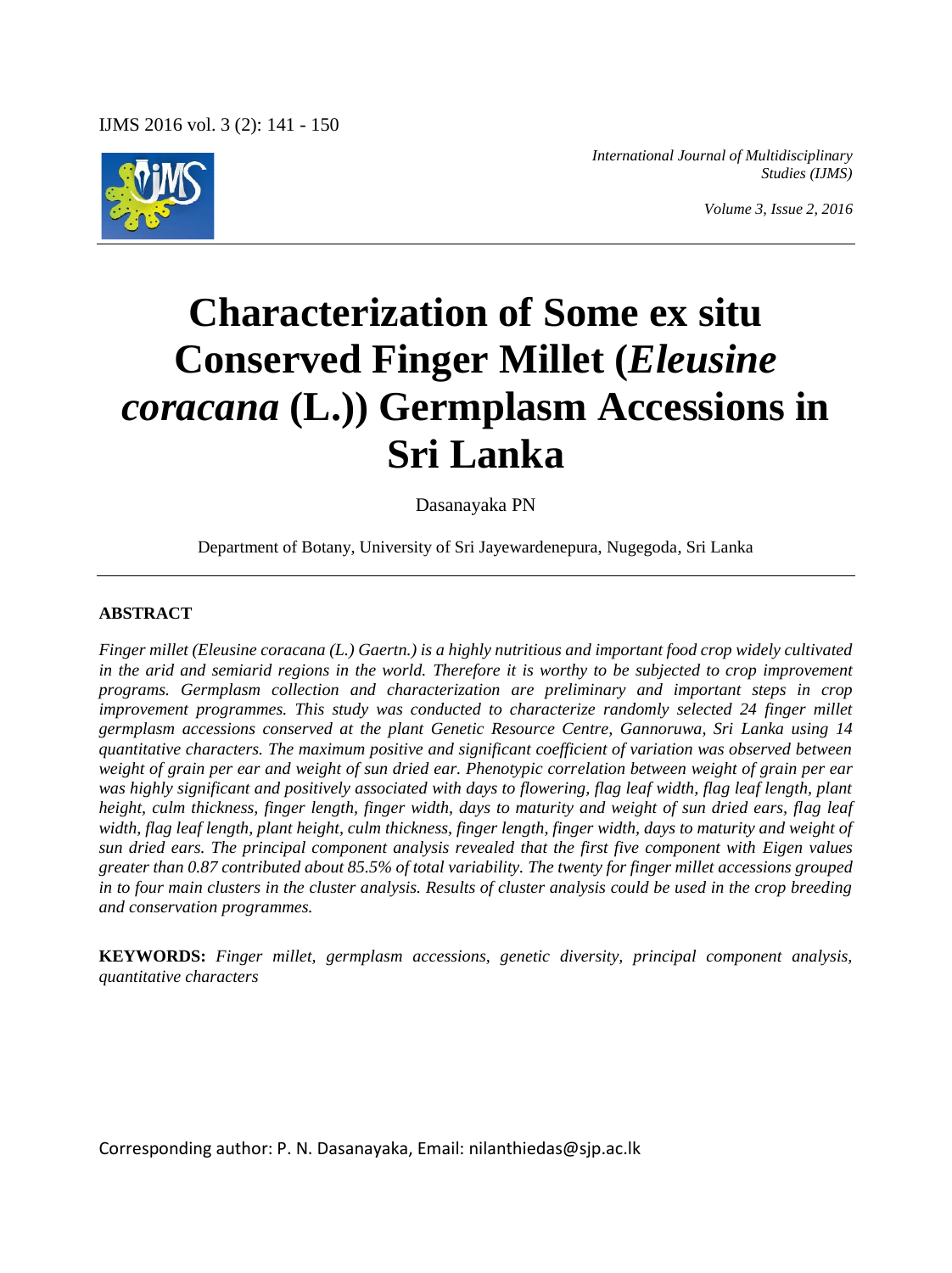# **1. INTRODUCTION**

Finger millet (*Eleusine coracana* (L.) Gaertn.) is an allotetraploid  $(2n=4x=36)$  of the family Poaceae and subfamily, Chloridoideae and is commonly known as "Kurakkan" or "Kurahan" in Sri Lanka. It is an important food crop widely cultivated in the arid and semiarid regions of the world. It is native to Ethiopia and was introduced to India about 3000 years ago. Finger millet has been cultivated in Sri Lanka since ancient times and considered as the second staple food after rice in most of the rural areas. Finger millet is a highly nutritious crop with the highest amount of Calcium and Potassium content out of all cereal and millets. It contains a high amount of dietary fiber and have the ability of lowering blood glucose and cholesterol levels. Recently increasing attention is paid to improve finger millet due to above qualities and its inherent capacity to tolerate several abiotic stresses including water deficit and its adaptability to marginal soils with low fertility (Gana *et al*., 2013).

Germplasm is the basic raw material for any crop improvement programme. Characterization of germplasm accessions to identify true genetic diversity is also essential to use in crop improvement. About 200 finger millet germplasm accessions are being conserved at the seed gene bank of the Plant Genetic Resource Centre (PGRC), Gannoruwa, Sri Lanka. Some of those germplam accessions have been characterized by Kannagara *et al*., (2011) and Wakista *et al*., (2015a, 2015b, 2015c and 2015d) using microsatellite markers and by Senanayaka *et al*., (2008) using AFLP markers. But largely those accessions are uncharacterized.

Multivariate statistical techniques are widely used in analysis of genetic diversity irrespective of whether it is morphological, biochemical or molecular marker-based. Among the multivariate techniques Principal Component analysis (PCA) and cluster analysis are very useful in germplasm characterization. Multivariate analysis has been used frequently in genetic diversity analysis many crops such as finger millet (Dagnachew *et al*., 2012, Ulaganathan & Nirmalakumari, 2015) and rice (Gana *et al*., 2013).

This study was undertaken to characterize some randomly selected conserved finger millet germplasm accessions using morphological markers to reveal their genetic relatedness.

# **2. MATERIALS & METHODS**

#### **2.1. Plant Material**

Randomly selected 24 finger millet germplasm accessions obtained from the ex situ conserved accessions at the seed gene bank of Plant Genetic resource Centre (PGRC), Gannoruwa, Sri Lanka were used in this study (Table 1). These 24 accessions comprised of 19 local accessions collected from different geographical locations, two (02) Indian accessions, two (02) Zimbabwean accessions and two recommended Sri Lankan varieties. Seeds of the germplasm accessions were obtained from PGRC Gannoruwa.

**Table 1.** Details of the 24 finger millet germplasm accessions used for the study

| <b>Accession No</b> | Accession<br>Name   | Abbreviation<br>for the<br>accession | <b>brigin of</b><br>cession | Organization |
|---------------------|---------------------|--------------------------------------|-----------------------------|--------------|
| 000122              | Kobey<br>Kurakkan   | <b>KOKU</b><br>(MONERA)              | Moneragala                  | PGRC         |
| 000258              | Kurakkan            | KU<br>$(HAMBA)-1$                    | Hambanthota                 | PGRC         |
| 000923              | RAG15-6             | INDIA-1                              | India                       | Unknown      |
| 000959              | Kurakkan            | KU<br>(N.ELIYA)                      | NuwaraEliya                 | PGRC         |
| 000963              | $CO-10$             | INDIA-2                              | India                       | RARS/<br>AK  |
| 000967              | Line $40$           | IA0<br>(HAMBA)                       | Hambantota                  | RARS/<br>АK  |
| 001233              | Kalugal<br>Kurakkan | <b>KLKU</b><br>(MATALE)              | Matale                      | PGRC         |
| 001815              | Bala<br>Kurakkan    | <b>BAKU</b><br>(KANDY)               | Kandy                       | PGRC         |
| 003011              | Kurakkan            | KU<br>(HAMBA)-2                      | Hambanthota                 | PGRC         |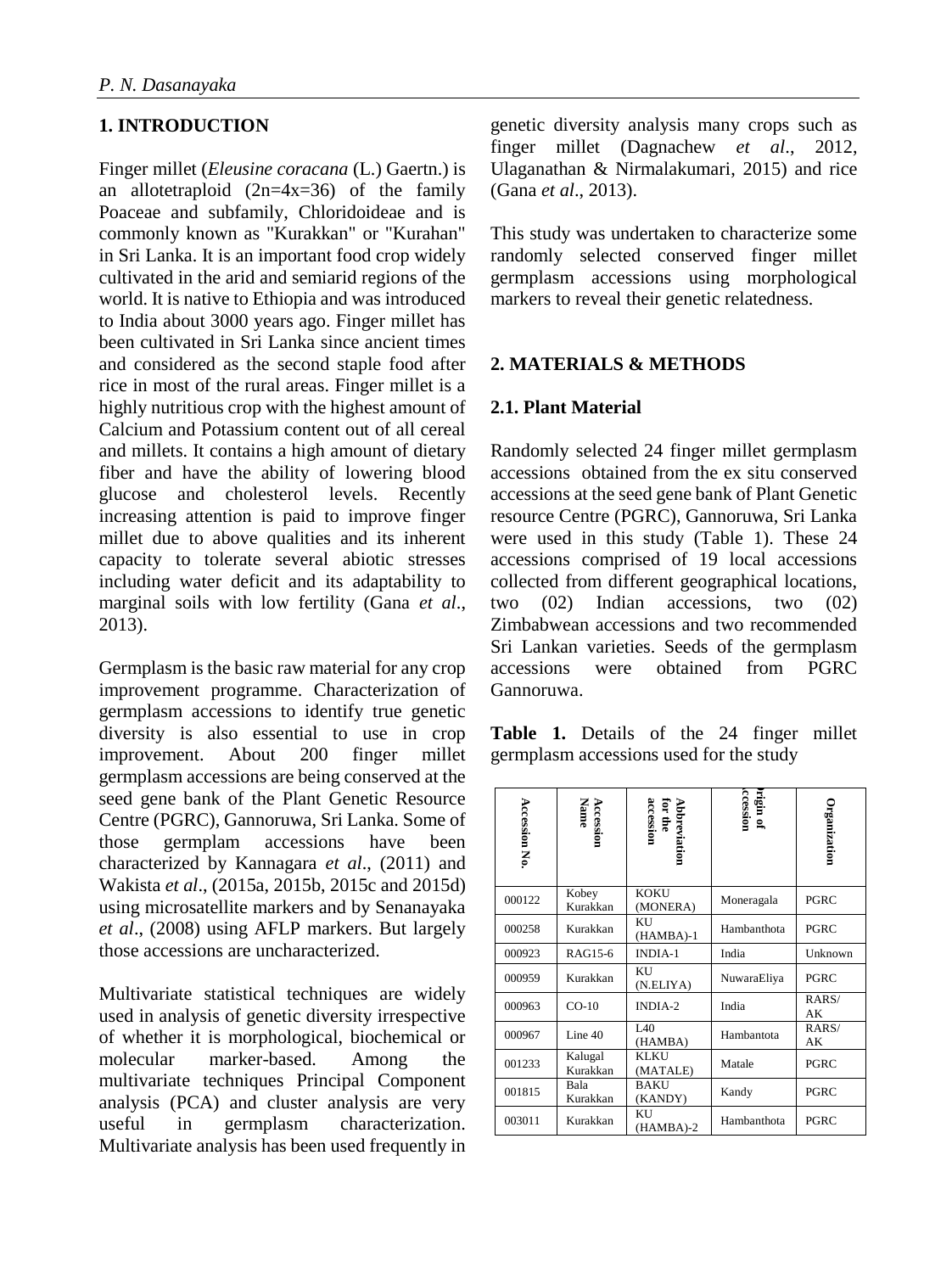| 003021 | Maha<br>Mora<br>Kurakkan | <b>MMKU</b><br>(HAMBA)   | Hambantota              | <b>PGRC</b>    |  |
|--------|--------------------------|--------------------------|-------------------------|----------------|--|
| 004989 | Kurakkan                 | KU<br>(PUTTA)            | Puttalam                | <b>PGRC</b>    |  |
| 006580 | Kurakkan                 | KU<br>(MONERA)           | Moneragala              | <b>PGRC</b>    |  |
| 006586 | Kurakkan                 | KU<br>(MATALE)           | Matale                  | <b>PGRC</b>    |  |
| 007089 | Kurakkan                 | KU<br>(KURUNE)           | Kurunegala              | <b>PGRC</b>    |  |
| 007109 | <b>SDFM</b><br>1143      | <b>ZIMBABWE</b><br>$-1$  | Zimbabwe                | <b>ICRISAT</b> |  |
| 007123 | <b>SDFM</b><br>2564      | <b>ZIMBABWE</b><br>$-2$  | Zimbabwe                | <b>ICRISAT</b> |  |
| 007769 | Kurahan                  | KU<br>(POLON)            | Plonnaruwa              | PGRC           |  |
| 007777 | Kurakkan                 | KU<br>(BADULLA)          | Badulla                 | <b>PGRC</b>    |  |
| 008389 | Haramus<br>Kurakkan      | <b>HAKU</b><br>(ANU)     | Anuradhapra             | <b>PGRC</b>    |  |
| 008470 | Makala<br>Kurakkan       | <b>MAKU</b><br>(MONERA)  | Moneragala              | <b>PGRC</b>    |  |
| 008796 | Kurakkan                 | KU<br>(KEGALLE)          | Kegalle                 | <b>PGRC</b>    |  |
| 009083 | Kaha<br>Kurakkan         | <b>KAKU</b><br>(N.ELIYA) | NuwaraEliya             | <b>PGRC</b>    |  |
| 09294  | Ravi                     | <b>RAVI</b>              | Recommende<br>d variety | <b>PGRC</b>    |  |
| 10326  | Ravana                   | <b>RAVANA</b>            | Recommende<br>d variety | <b>PGRC</b>    |  |

# **2.2. Morphological Characterization**

#### 2.2.1. Experimental Design

Seeds of each accession were sown in small plastic pots filled with a mixture of soil and compost (3:1), in the green house of the Department of Botany of University of Sri Jayewardenepura. About 20 days old seedlings were transplanted separately in to large pots (22 cm diameter) filled with the same mixture of soil and compost as each pot contained three (03) plants. All accessions were arranged in a Randomized Complete Block Design (RCBD) with 12 individuals from each accession.

# 2.2.2. Data Collection

Fourteen quantitative characters [days to flowering, flag leaf length (mm), flag leaf width (mm), plant height (cm), clum thickness (mm), finger number, finger length (mm), finger width (mm), clum branching, days to maturity, weight of sun dried ear (g), weight of grain per ear (g), 1000 grain weight (g) and number of productive tillers] were recorded at different growth stages of the crop. Characters were scored following International Plant Genetic Resource Institute (IPGRI) descriptors developed for finger millet.

# **2.3. Statistical Analysis**

# 2.3.1. Descriptive statistics

Descriptive statistics mean, minimum, maximum and standard deviation for each character were obtained using MINITAB17 software.

# 2.3.2. Principal Component Analysis

Principal Component Analysis for 17 quantitative characters was performed using MINITAB14 software. As suggested by Johnson & Wichern (1988) principal components with Eigen values greater than one was considered.

# 2.3.3. Cluster analysis

Hierarchical clustering of complete linkage method with squared Euclidian distance was performed using MINITAB17 software. Data of all quantitative characters were standardized to a mean of zero and a variance of one before clustering to avoid bias that arise due to differences in measurement scales.

# **3. RESULTS & DISCUSSION**

Twenty two finger millet germplasm accessions and two recommended finger millet varieties were characterized using 14 quantitative characters. Out of 14 quantitative characters one character (number of productive tillers) was monomorphic across all 24 accessions and other 13 characters were polymorphic. Wide range of genetic variability was observed for different characters and their mean, minimum and maximum values are given in Table 2.

Earliness is an important agronomic trait considered while breeding for high yielding varieties. The number of days to flowering ranged from 66.92 to 94.08 with an average value of 81.26. Germplasm accession Co-10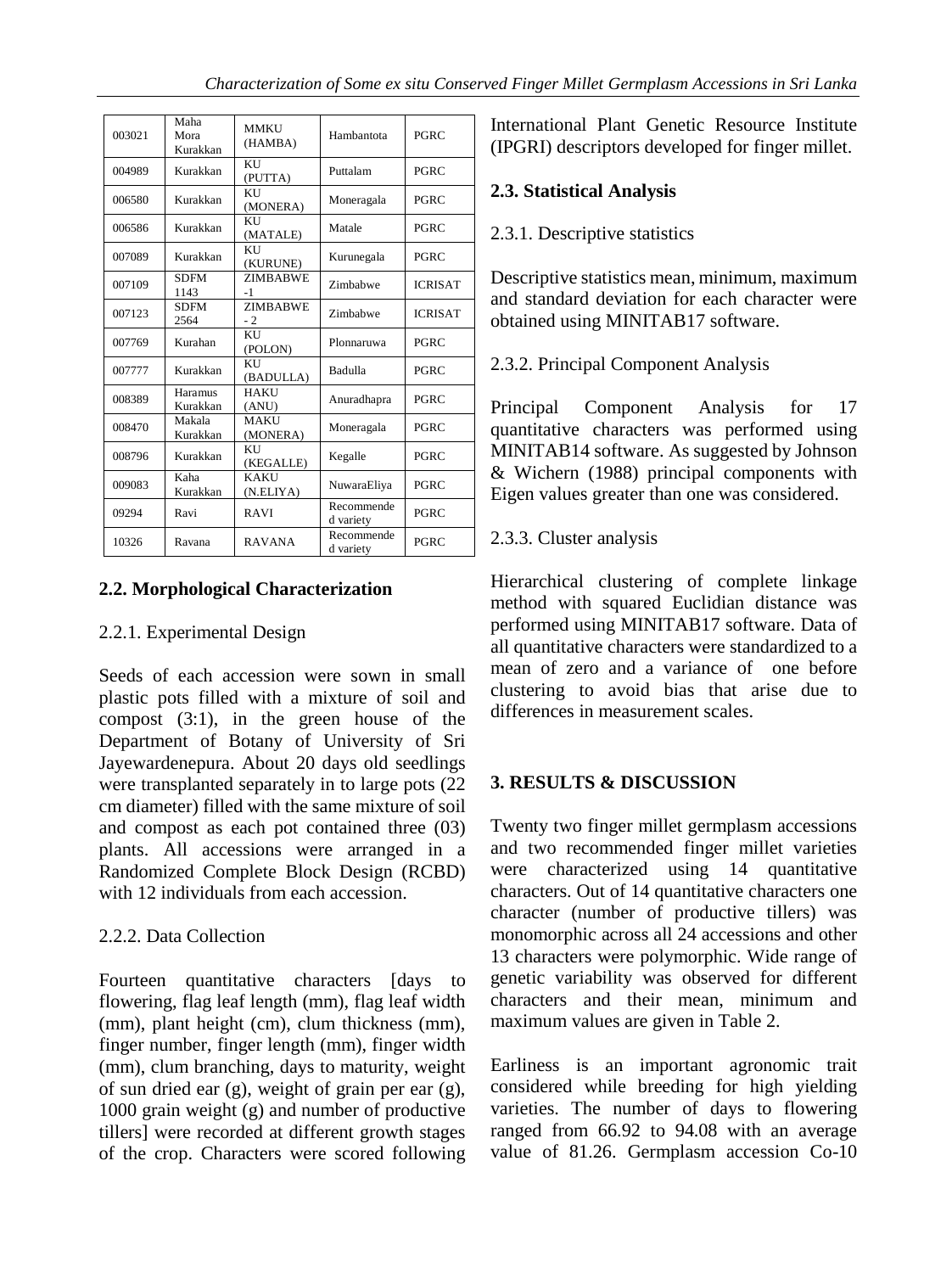(collected from India) had lowest and Makala Kurakkan collected from Moneragala had the highest value for days to flowering. Plant height and culm thickness also are important traits as those affect on the resistance to lodging.

Accession KU (Monera) – collected from Moneragala showed shortest plant and accession Haramus Kurakkan collected from Anuradhapura showed plant highest.

Table 2. Genetic variability for 14 quantitative characters in 24 finger millet accessions

| <b>Character</b>                  | Mean   | <b>Minimum</b> | <b>Maximum</b> | <b>SD</b> |
|-----------------------------------|--------|----------------|----------------|-----------|
| Days to<br>flowering              | 81.26  | 66.92          | 94.08          | 6.57      |
| Flag leaf<br>length (mm)          | 280.82 | 146.00         | 346.25         | 49.55     |
| Flag leaf width<br>(mm)           | 8.44   | 6.00           | 12.00          | 1.02      |
| Plant height<br>(cm)              | 82.44  | 58.13          | 101.53         | 9.92      |
| Culm thickness<br>(mm)            | 21.03  | 16.64          | 26.25          | 2.15      |
| Fingernumber                      | 6.44   | 4.33           | 8.08           | 1.17      |
| Finger length<br>(mm)             | 55.64  | 43.25          | 91.58          | 8.95      |
| Fingerwidth<br>(mm)               | 9.37   | 7.92           | 10.33          | 0.51      |
| Culm<br>branching                 | 1.66   | 0.42           | 2.92           | 0.72      |
| Productive<br>tillers             | 0.00   | 0.00           | 0.00           | 0.00      |
| Daystomaturity                    | 125.19 | 96.00          | 146.00         | 13.35     |
| weight of sun<br>dried ear $(g)$  | 3.05   | 1.11           | 4.60           | 0.90      |
| Weight of<br>grain per ear<br>(g) | 2.45   | 0.94           | 3.82           | 0.77      |
| 1000 grain<br>weight (g)          | 2.19   | 1.76           | 2.64           | 0.22      |

SD – Standard Deviation

Knowledge on the association between yield and other biometrical traits provide ample opportunities for improvement of crop. The correlation between characters may exist due to various reasons. The association of all quantitative characters was estimated by correlation analysis (Table 3). Out of all studied quantitative characters, days to flowering (days to flowering (0.485), flag leaf width (0.627), flag leaf length (0.710), plant height (0.636), culm thickness (0.408), finger length (0.505), finger width  $(0.406)$ , days to maturity  $(0.723)$  and weight of sun dried ears (0.982) had significant and positive correlation with weight of grain per ear at ≤0.005 level. Weight of grain per ear shows positive correlation with the highest number of characters indicated that all those characters including days to flowering, flag leaf width, flag leaf length, plant height, culm thickness, finger length, finger width, days to maturity and weight of sun dried ears could be simultaneously improved and it also suggested that increasing any one of them would lead to improvement of the other character. Significant and positive association of grain yield per plant with days to flowering, productive tillers per plant, plant height, 1000 grain weight, flag leaf sheath length, days to maturity, flag leaf blade length and finger width have been reported (Ulaganathan & Narmalakumari., 2015), with days to flowering, flag leaf sheath length, flag leaf blade length and 1000-grain weight (Kadam *et al*., 2009) and productive tillers per plant (Dagnachew *et al*., 2012).

Grain yield per plant was equal to the weight of grain per ear with respect to all accessions used in this study as there were no productive tillers. Significant negative correlation (at  $\leq$  0.005 level) observed for days to flowering with clum branching (-0.436) indicated increasing one character would lead to decrease in another character. The character 1000-grain weight did not show any significant correlation with any of other characters.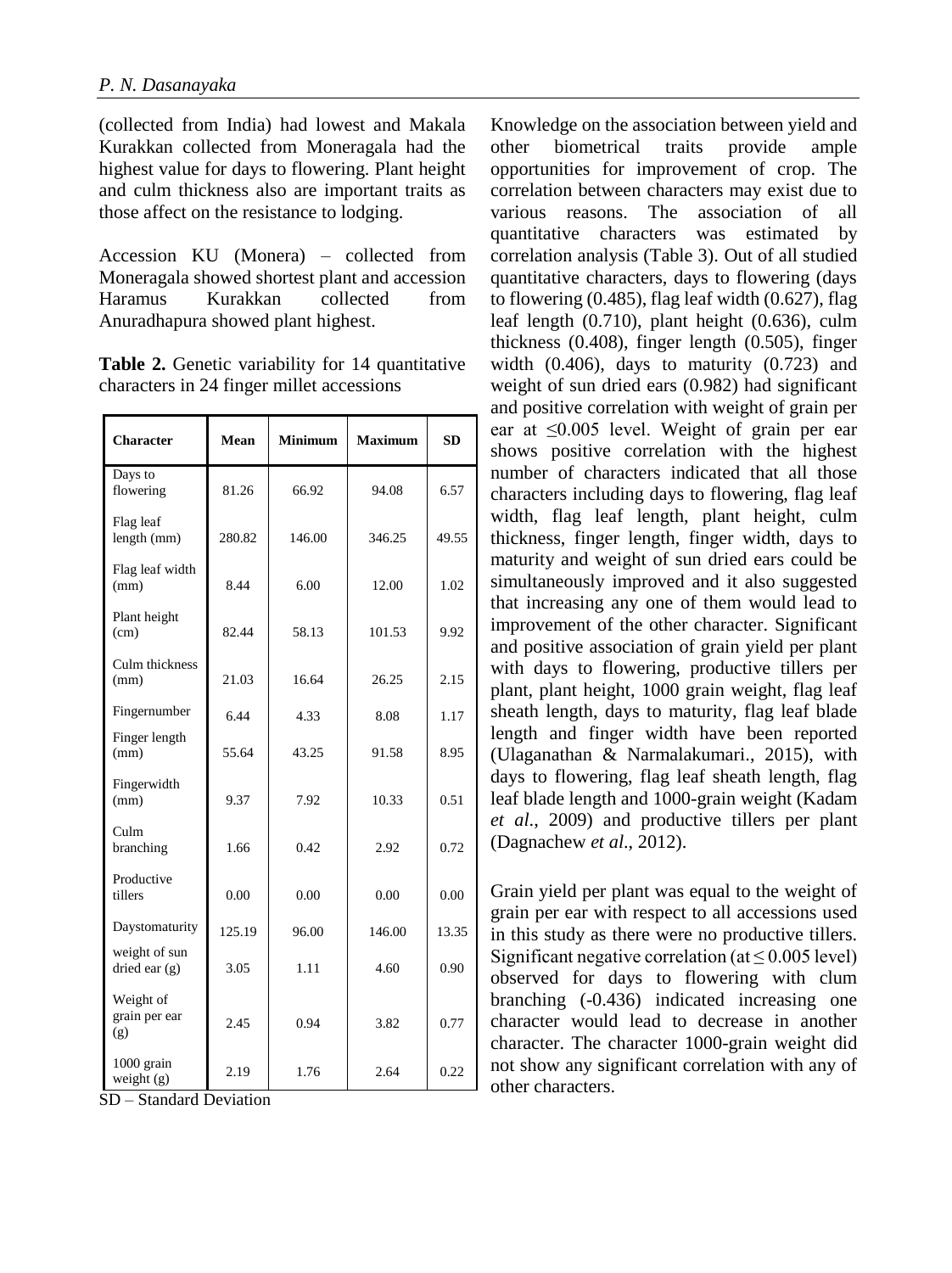|                                      | DF        | <b>FLW</b>                                                                                                                                                                                                                                                                                                                                  | FLL      | PH       | CT       | FN       | FL       | <b>FW</b> | CB       | DM       | <b>WSDE</b> | <b>WGE</b> | 1000<br><b>GW</b> |
|--------------------------------------|-----------|---------------------------------------------------------------------------------------------------------------------------------------------------------------------------------------------------------------------------------------------------------------------------------------------------------------------------------------------|----------|----------|----------|----------|----------|-----------|----------|----------|-------------|------------|-------------------|
| DF                                   | 1.000     |                                                                                                                                                                                                                                                                                                                                             |          |          |          |          |          |           |          |          |             |            |                   |
| <b>FLW</b>                           | 0.205     | 1.000                                                                                                                                                                                                                                                                                                                                       |          |          |          |          |          |           |          |          |             |            |                   |
| <b>FLL</b>                           | $0.414*$  | $0.721*$                                                                                                                                                                                                                                                                                                                                    | 1.000    |          |          |          |          |           |          |          |             |            |                   |
| PH                                   | 0.074     | $0.425*$                                                                                                                                                                                                                                                                                                                                    | $0.580*$ | 1.000    |          |          |          |           |          |          |             |            |                   |
| CT                                   | 0.031     | $0.451*$                                                                                                                                                                                                                                                                                                                                    | $0.635*$ | $0.665*$ | 1.000    |          |          |           |          |          |             |            |                   |
| FN                                   | $-0.106$  | $0.489*$                                                                                                                                                                                                                                                                                                                                    | $0.608*$ | 0.321    | $0.668*$ | 1.000    |          |           |          |          |             |            |                   |
| FL                                   | 0.206     | $0.530*$                                                                                                                                                                                                                                                                                                                                    | 0.399    | $0.414*$ | 0.281    | $-0.144$ | 1.000    |           |          |          |             |            |                   |
| FW                                   | 0.256     | 0.247                                                                                                                                                                                                                                                                                                                                       | 0.340    | 0.343    | 0.186    | $-0.119$ | 0.278    | 1.000     |          |          |             |            |                   |
| CB                                   | $-0.436*$ | 0.075                                                                                                                                                                                                                                                                                                                                       | 0.187    | 0.235    | 0.309    | 0.353    | 0.014    | 0.315     | 1.000    |          |             |            |                   |
| DM                                   | $0.440*$  | 0.351                                                                                                                                                                                                                                                                                                                                       | $0.461*$ | $0.682*$ | $0.414*$ | $-0.073$ | $0.622*$ | 0.384     | 0.018    | 1.000    |             |            |                   |
| <b>WSDE</b>                          | $0.457*$  | $0.674*$                                                                                                                                                                                                                                                                                                                                    | $0.722*$ | $0.634*$ | $0.469*$ | 0.263    | $0.517*$ | $0.411*$  | $-0.025$ | 0.718*   | 1.000       |            |                   |
| WGE                                  | $0.485*$  | $0.627*$                                                                                                                                                                                                                                                                                                                                    | $0.710*$ | $0.636*$ | $0.408*$ | 0.203    | $0.505*$ | $0.406*$  | $-0.054$ | $0.723*$ | $0.982*$    | 1.000      |                   |
| 1000GW<br>$\cdot$ $\sim$<br>$\cdots$ | 0.262     | 0.006<br>$\mathbf{r}$ $\mathbf{r}$ $\mathbf{r}$ $\mathbf{r}$ $\mathbf{r}$ $\mathbf{r}$ $\mathbf{r}$ $\mathbf{r}$ $\mathbf{r}$ $\mathbf{r}$ $\mathbf{r}$ $\mathbf{r}$ $\mathbf{r}$ $\mathbf{r}$ $\mathbf{r}$ $\mathbf{r}$ $\mathbf{r}$ $\mathbf{r}$ $\mathbf{r}$ $\mathbf{r}$ $\mathbf{r}$ $\mathbf{r}$ $\mathbf{r}$ $\mathbf{r}$ $\mathbf{$ | $-0.048$ | 0.048    | $-0.082$ | $-0.014$ | $-0.065$ | $-0.155$  | $-0.140$ | 0.365    | 0.134       | 0.136      | 1.000             |

Table 3. Phenotypic correlation coefficient for 13 quantitative characters in 24 finger millet accessions

\*Significant at  $P \le 0.05$  level

DF - Days to flowering , FLW - Flag leaf width(mm), FLL - Flag leaf length(mm), PH- Plant height (cm) , CT - Culm thickness(mm), FN - Finger number, FLM - finger length(mm), FW - Finger width (mm), CB - Culm branching, DM - Days to maturity, WSD - Weight of sun dried ear(g), WGE - Weight of grain per ear(g),  $1000$ GW -  $1000$  grain weight (g)

**Table 4.** Principal Components showing the Eigen values, proportion of variation and total proportion of variation across axis

| Principal component | Eigen value | Variation (%) | Total variation explained<br>$across axis (\%)$ |
|---------------------|-------------|---------------|-------------------------------------------------|
| 1                   | 5.58        | 42.9          | 42.9                                            |
| $\overline{2}$      | 2.21        | 17.0          | 59.9                                            |
| 3                   | 1.38        | 10.6          | 70.5                                            |
| $\overline{4}$      | 1.07        | 8.3           | 78.8                                            |
| 5                   | 0.87        | 6.7           | 85.5                                            |
| 6                   | 0.65        | 5.0           | 90.5                                            |
| $\overline{7}$      | 0.47        | 3.6           | 94.1                                            |
| 8                   | 0.30        | 2.3           | 96.5                                            |
| 9                   | 0.21        | 1.6           | 98.1                                            |
| 10                  | 0.10        | 0.8           | 98.9                                            |
| 11                  | 0.08        | 0.6           | 99.5                                            |
| 12                  | 0.05        | 0.4           | 99.9                                            |
| 13                  | 0.01        | 0.1           | 100.0                                           |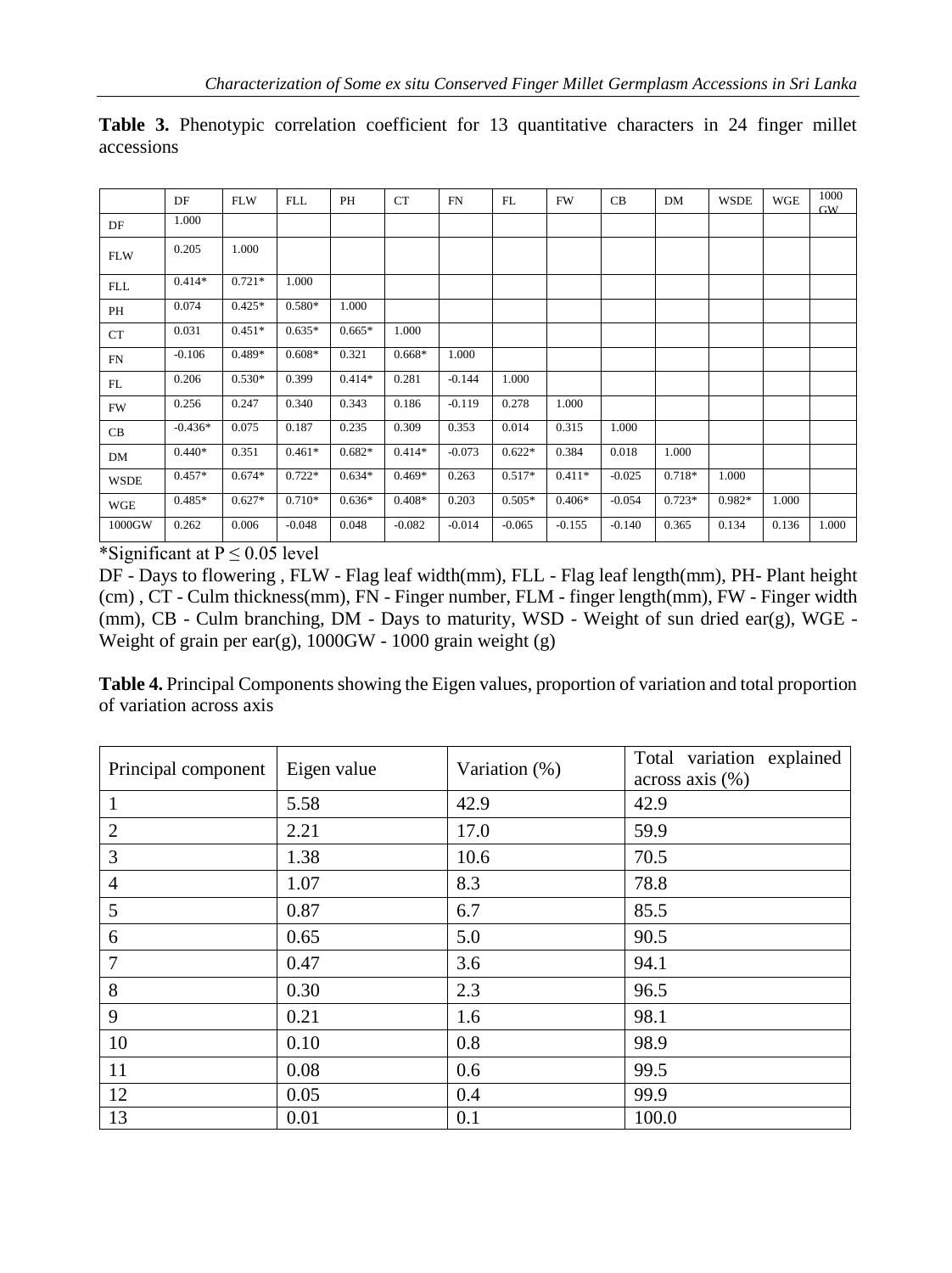| <b>Character</b>              | PC1   | PC2      | PC <sub>3</sub> | PC4      | PC <sub>5</sub> |
|-------------------------------|-------|----------|-----------------|----------|-----------------|
| Days to flowering             | 0.181 | 0.423    | $-0.227$        | 0.220    | 0.413           |
| Flag leaf width (mm)          | 0.318 | $-0.103$ | $-0.140$        | 0.295    | $-0.186$        |
| Flag leaf length (mm)         | 0.363 | $-0.148$ | $-0.155$        | 0.219    | 0.161           |
| Plant height (cm)             | 0.329 | $-0.115$ | 0.117           | $-0.305$ | $-0.138$        |
| Culm thickness (mm)           | 0.286 | $-0.341$ | $-0.091$        | $-0.122$ | $-0.082$        |
| Finger number                 | 0.168 | $-0.494$ | $-0.435$        | 0.032    | 0.114           |
| Finger length (mm)            | 0.261 | 0.162    | 0.309           | 0.105    | $-0.570$        |
| Finger width (mm)             | 0.201 | 0.051    | 0.536           | 0.074    | 0.566           |
| Culm branching                | 0.060 | $-0.456$ | 0.364           | $-0.320$ | 0.238           |
| Days to maturity              | 0.327 | 0.257    | 0.130           | $-0.378$ | $-0.107$        |
| Weight of sun dried ear $(g)$ | 0.388 | 0.122    | $-0.050$        | 0.059    | 0.028           |
| Weight of grain per ear $(g)$ | 0.380 | 0.160    | $-0.038$        | 0.058    | 0.043           |
| 1000 grain weight $(g)$       | 0.041 | 0.268    | $-0.398$        | $-0.663$ | 0.118           |

**Table 5.** Principal Component analysis for 13 quantitative traits in 24 finger millet germplasm accessions – non-rotated loadings

Principal Component Analysis (PCA) was performed for 13 polymorphic quantitative characters. The principal component analysis (PCA) can be used to identify the plant traits which contribute the most for the observed variation among the studied finger millet germplasm accessions. The PCA results revealed that the first five components with Eigen value of greater than 0.87 contribute about 85.5% of total variability in 24 finger millet germplasm accessions involving all the 13 quantitative characters studied (Table 4). According to Johnson & Withern (1988) principal component with Eigen values greater than one should be considered. But fifth PC with Eigen value 0.87 was also considered as it also was a considerable value. A variance of42.9%, 17.0%, 10.6%, 8.3% and 6.7% were extracted from the first to the fifth component respectively.

Table 5 shows the corresponding eigen values which gives an idea about the importance of traits towards the principal components. First principal component accounted for 42.9% of the total variation in the population. As shown in Table 5, Flag leaf width (0.318), Flag leaf length (0.363), Plant height (0.329), Days to maturity (0.327), Weight of sun dried ear (0.388) and

Weight of grain per ear (0.380)contributed more to the variation in PC1 indicating their significant importance for the first principal component. All traits contributed positive to the first component. Second principal component contributed 59.9% of total variation. Characters that contributed to the second component include Days to flowering (0.423), culm thickness (-0.341), finger number (-0.494) and culm branching (-0.456). The third principal component contributed for 70.5% of the total variation.

The variation in the third principal component was mainly due to finger number (-0.435), finger length (0.309), finger width (0.536), culm branching (0.364) and 1000 grain weight (- 0.398). Likewise, Plant height (-0.305), Culm branching (-0.320), Days to maturity (-0.378) and 1000 grain weight (-0.663) were the major contributor to the variation in the fourth principal component. Fourth principal component cumulatively accounted for 78.8% of the total variation in the population. The fifth principal component cumulatively contributed 85.5% of the total variation. The variability in the fifth component was attributed mainly due to Days to flowering  $(0.413)$  finger length  $(-0.570)$  and finger width (0.566).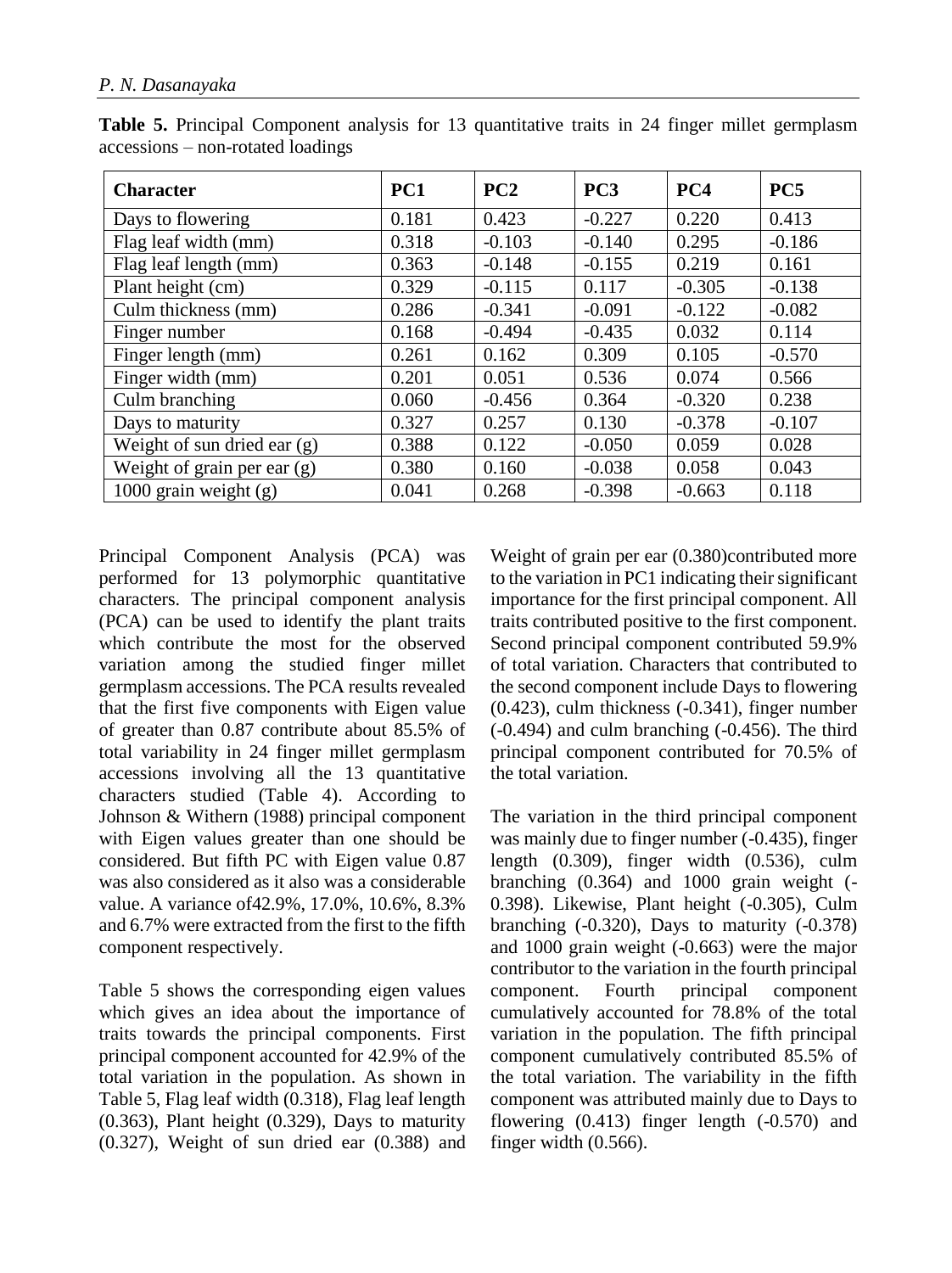Data from first two components were used to derive PCA score plot and loading plot (Figure 1 and 2). The studied 24 accessions were divided into four groups (A, B, C and D) based on the first two principal components as shown in PCA score plot (Figure 1). Group A comprised of two local accessions [KU(MONERA) - Kurakkan collected from Moneragala, KAKU(N.ELIYA) KahaKurakkan collected from NuwaraEliya], one exotic accessions (ZIMBABWE-2) and two recommended varieties (RAVI and RAVANA) while five local accessions [BAKU(KANDY) – BalaKurakkan collected from Kandy, KU(HAMBA)-2 – Kurakkan collected from Hambanthota, KU(MATALE) – Kurakkan collected from Matale, L40(HAMBA) – line 40 collected from Hambanthotaand MAKU(MONERA) – Makala Kurakkan collected from Moneragala were in group B. Group C comprised of five local accessions [KU(POLON) – Kurakkan collected from Polonnaruwa, KU(N.ELIYA)-Kurakkan collected from NuwaraEliya, KOKU(MONERA)- KobeyKurakkan collected from Moneragala, KU(BADULLA)-Kurakkan collected from Badulla and KU(PUTTA) – Kurakkan collected from Puttalum] one exotic accession (INDIA-2). Local accessions; KU(HAMBA)-1- Kurakkan collected from Hambanthota, KU(KURUNE)-Kurakkan collected from Kurunegala, KU(KEGALLE) – Kurkkan collected from Kegalle, MMKU (HAMBA) – Maha Mora Kurakkan collected from Hambanthota and one Indian accessions (INDIA-1) were in group D (Figure 1).



**Figure 1.** Score plot showing the grouping of studied finger millet germplasm accessions

Similarly, the recorded characters were divided into two groups  $(X \text{ and } Y)$  depending on the first two principal components as shown in PCA loading plot (Figure 2).

The group X consists of Days to flowering, days to maturity, Finger length, Finger width, weight of sun dried ear, weight of grain per ear and 1000 grain weight whereas Plant height, Flag leaf length, flag leaf width, culm thickness, culm branching and finger number had been grouped in the group Y.



**Figure 2.** Loading plot showing the grouping of the 13 quantitative characters

Dendrogram constructed based on squared Euclidian distance comprised of four (04) sub clusters as Cluster I, Cluster II,Cluster III and Cluster IV (figure 3). Cluster I comprised of one local accession collected from Moneragala(KU(MONERA)) and one accession collected from India (INDIA-2) and one local recommended variety (RAVANA).

A local accession collected from Moneragalanamed as Makala Kurakkan (MAKU(MONERA) separated from remaining clusters at the similarity level of about 30 showing their genetic dissimilarity with the accessions of four clusters. Cluster II consisted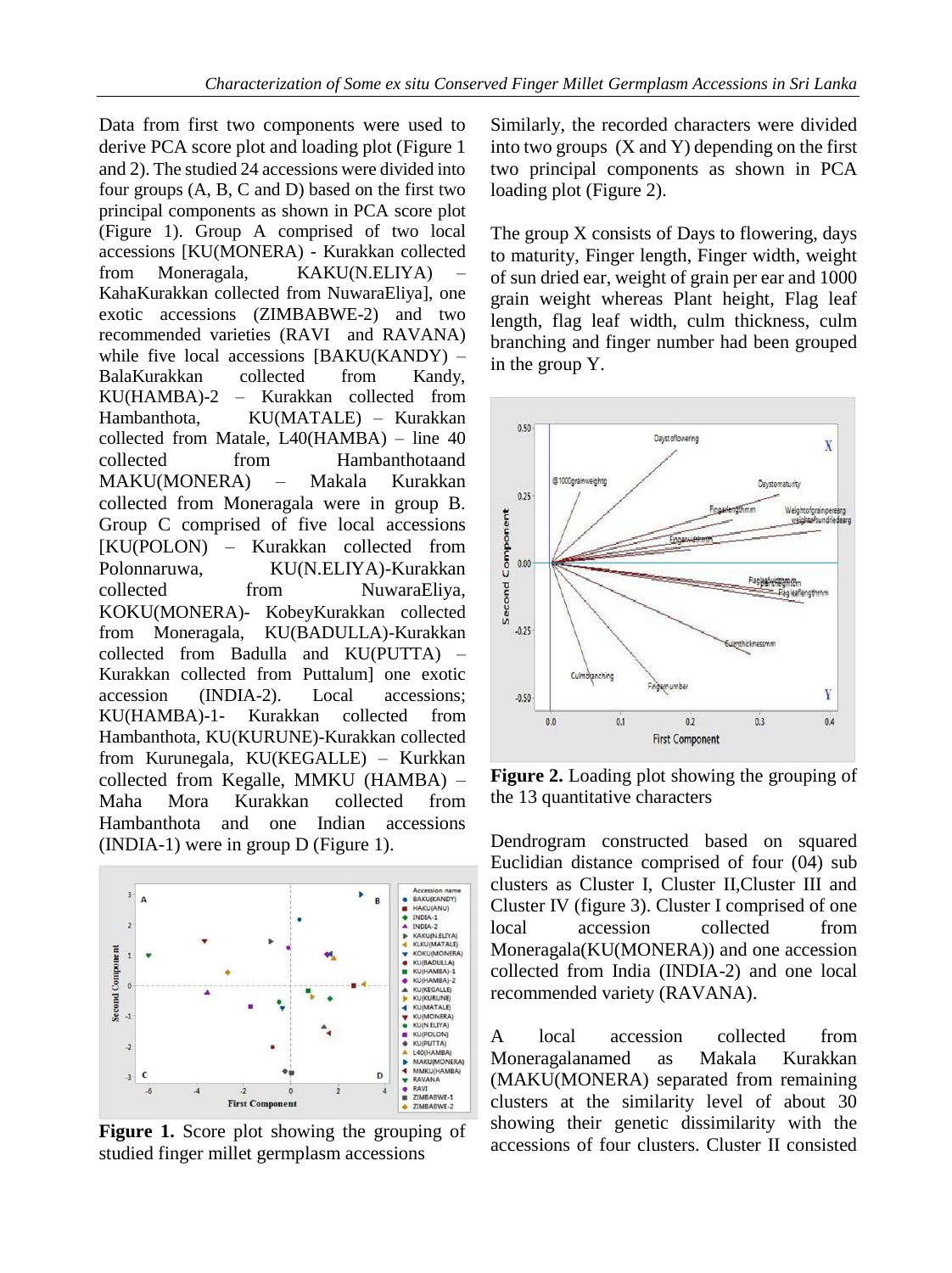of five accessions and three of them were local accessions [KU(POLON), KAKU(N.ELIYA) and BAKU(KANDY)] collected from Plonnaruwa, NuwaraEliya and Kandy.

A Zimbabwian accession (ZIMBABWE-2) and other recommended variety (RAVI) were other two constituents of that cluster. Kurakkan accession collected from Polonanaruwa (KU(POLON)) has groped together with Zimbabwian accession (ZIMBABWE-2) within a sub group of that cluster showing their genetic relatedness even when they represent different geographical origins. Eight accessions were within cluster III and seven of them were local accessions [HAKU(ANU)-Haramuskurakkan collected from Anuradhapura, KU(HAMBA)-2- Kurakkan collected from Hambanthota, KLKU(MATALE)-KalugalKurakkan collected from (Matale), KU(MATALE)-Kurakkan collected from Matale, L40(HAMBA)-Line 40 collected from Hambanthota, KU(KURUNE)- Kurakkan collected from Kurunegala, KU(HAMBA)-1-Kurakkan collected from Hambanthota] and only one (INDIA-1) was with exotic origin.

Though three accessions collected from same districtsHambanthota [KU(HAMBA)-2, L40(HAMBA) and KU(HAMBA)-1] could be seen within this cluster those were sub grouped with other three accessions collected from three different districts Anuradhapura, Matale and Kurunegala respectively.

This observation proves that genetic relatedness is irrespective to their geographic origin. Cluster IV comprised of six local accessions [KU(PUTTA)-Kurakkan collected from Puttalum, KU(KEGALLE)-Kurakkan collected from Kegalle, MMKU(HAMB)-Maha Mora Kurakkan collected from Hambanthota, KU(BADULLA)-Kurakkan collected from Badulla, KU (N.ELIYA)-Kurakkan collected from NuwaraEliya, KOKU(MONERA)- KobeyKurakkan collected from Moneragala] and one accession collected from Zimbabwe (ZIMBABWE-1) (Figure 3).



**Figure 3.** Dedrogram of finger millet germplasm accessions constructed based on squared Euclidian distance

This clustering pattern could be used in choosing diverse genotypes to use in breeding and conservation programmes. The crossing among the genetically distant accessions would produce individuals with high heterosis. The accession collected from Moneragala (MAKU MONERA) formed solitary cluster and found to be more variable.

# **4. CONCLUSIONS**

Characterization of available germplasm accessions is very important in crop improvement programmes and morphological markers play an important role in germplasm characterization. Fourteen quantitative characters were used in the study and Principal Component Analysis revealed that days to flowering, flag leaf width, flag leaf length, plant height, culm thickness, finger length, finger width, days to maturity and weight of sun dried ears had significant and positive correlation with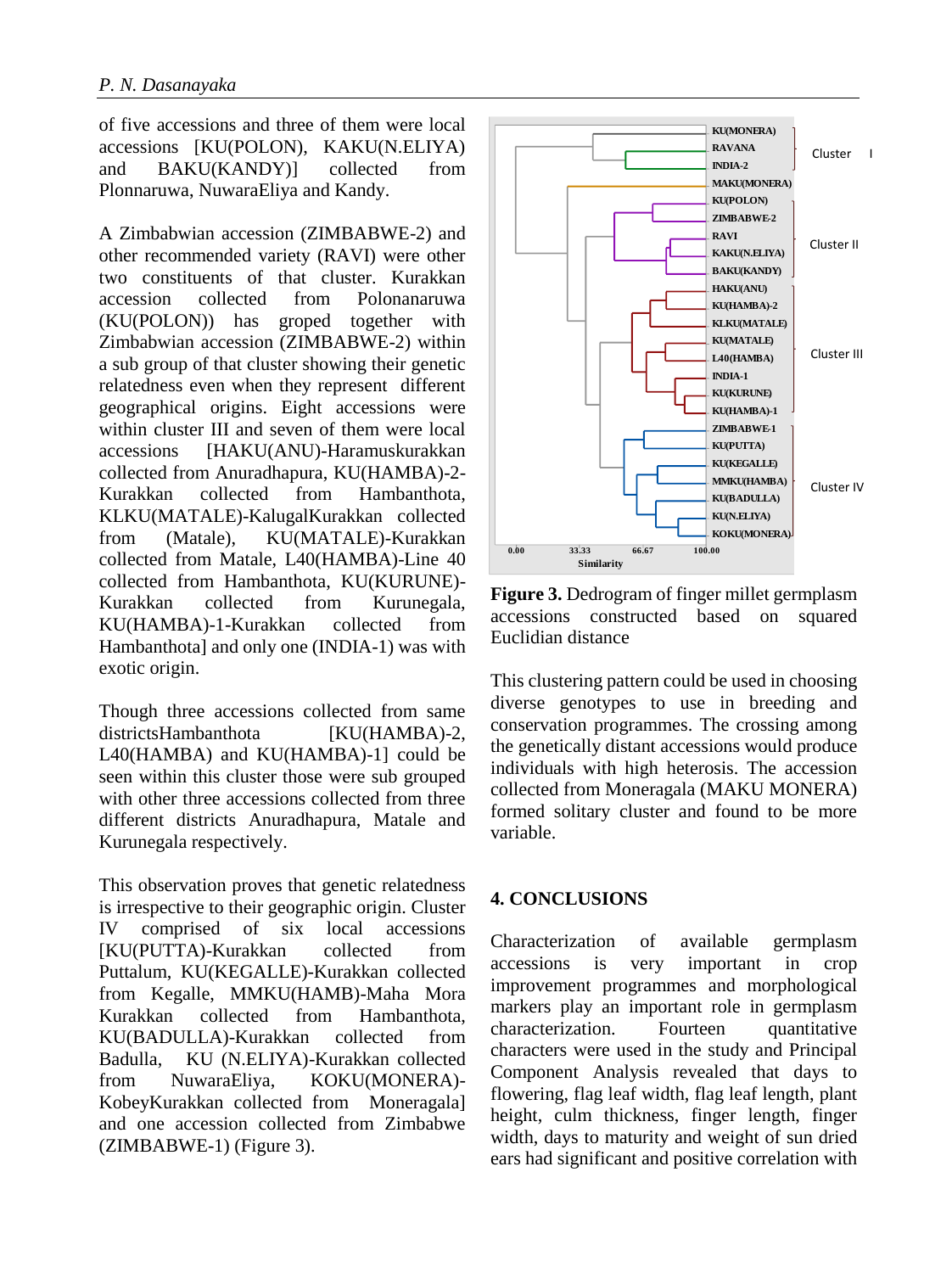weight of grain per ear at  $\leq 0.005$  level highlighting increasing any one of them would lead to improvement of other character. Significant negative correlation (at  $\leq$  0.005 level) observed for days to flowering with clum branching indicated increasing one character would lead to decrease in another character. Studied accessions grouped into four (04) main clusters exhibiting their genetic relatedness and which can be used in breeding and conservation programme of the crop.

# **ACKNOWLEDGEMENT**

The author would like to acknowledge University Grant Number ASP/6/R/2005/07 of University of Sri Jayewardenepura, and Plant Genetic Resource Centre, Gannoruwa.

# **REFERENCES**

DAGNACHEW L, KASSAHUM T, MASRESHA F & SANTIE DE V. Multivariate analysis for quantitative traits in finger millet (*Eleusine coracana* subsp.coracana) populations collected from eastern and southestern Africa: Detection for patterns of genetic diversity, International Journal of Agricultural Research. 2012; 7(6):303-314.

GANA AS, SHABA SZ & TSADO EK. Principal component analysis of morphological traits in thierty-nine accessions of rice (*Oryza sativa* L.) grown in a rainfed lowlandecology of Nigeria. J Plant Breeding. Crop Sci. 2013;5:120- 126.

JOHNSON RA & WICHERN DW. Applied Multivariate Statistical Analysis. Prentice Hall, Englewood Cliffs, NJ. 1988.

KADAM DD, KULKARNI SR & JADHAV BS. Genetic variability, correlation and path analysis in finger millet, J Maharashtra AgricUniv 2009; 34(2):131-134.

KANANGARA UM, WEERASENA OVDSJ, & DASANAYAKA PN. Genetic diversity Assessment of finger millet using microsatellite markers, Proceedings of Fourth Annual Scientific Sessions, Institute of Biochemistry, Molecular Biology and Biotechnology, University of Colombo, Sri Lanka. 2011; 36.

SENANAYAKA SMC, DASANAYAKA PN & WEERASENA OVDSJ. Preliminary studies on genetic differentiation of finger millet accessions using AFLP markers. Proceedings of Third Annual Scientific Sessions, Institute of Biochemistry, Molecular Biology and Biotechnology, University of Colombo, Sri Lanka, 2008; 34.

ULAGANATHAN V & NARMALAKUMARI A. Finger millet germplasm characterization and evaluation using principal component analysis, SABRAO Journal of Breeding and Genetics 2015; 47 (2):79-88.

WAKISTA PW, DASANAYAKA PN, ILLEPERUMA RJ & PERERA SACN. SSR Marker Based Molecular Characterization of Finger Millet accessions of India and Anuradhapura District of Sri Lanka, Proceedings of International Forestry and Environment Symposium of the Department of Forestry and Environmental Science, University of Sri Jayewardenepura, Nugegoda, Sri Lanka, 2015a;40.

WAKISTA PW, DASANAYAKA PN, ILLEPERUMA RJ & PERERA SACN. SSR marker based genetic relatedness of some finger millet (*Eleusine coracana*) accessions of Sri Lanka, Proceedings of the seventy first annual sessions of Sri Lanka Association for the Advancement of science, 2015b; 15.

WAKISTA PW, DASANAYAKA PN, ILLEPERUMA RJ & PERERA SACN. SSR markers revealed genetic diversity of some finger millet accessions collected from six districts of Sri Lanka, Proceedings of seventh